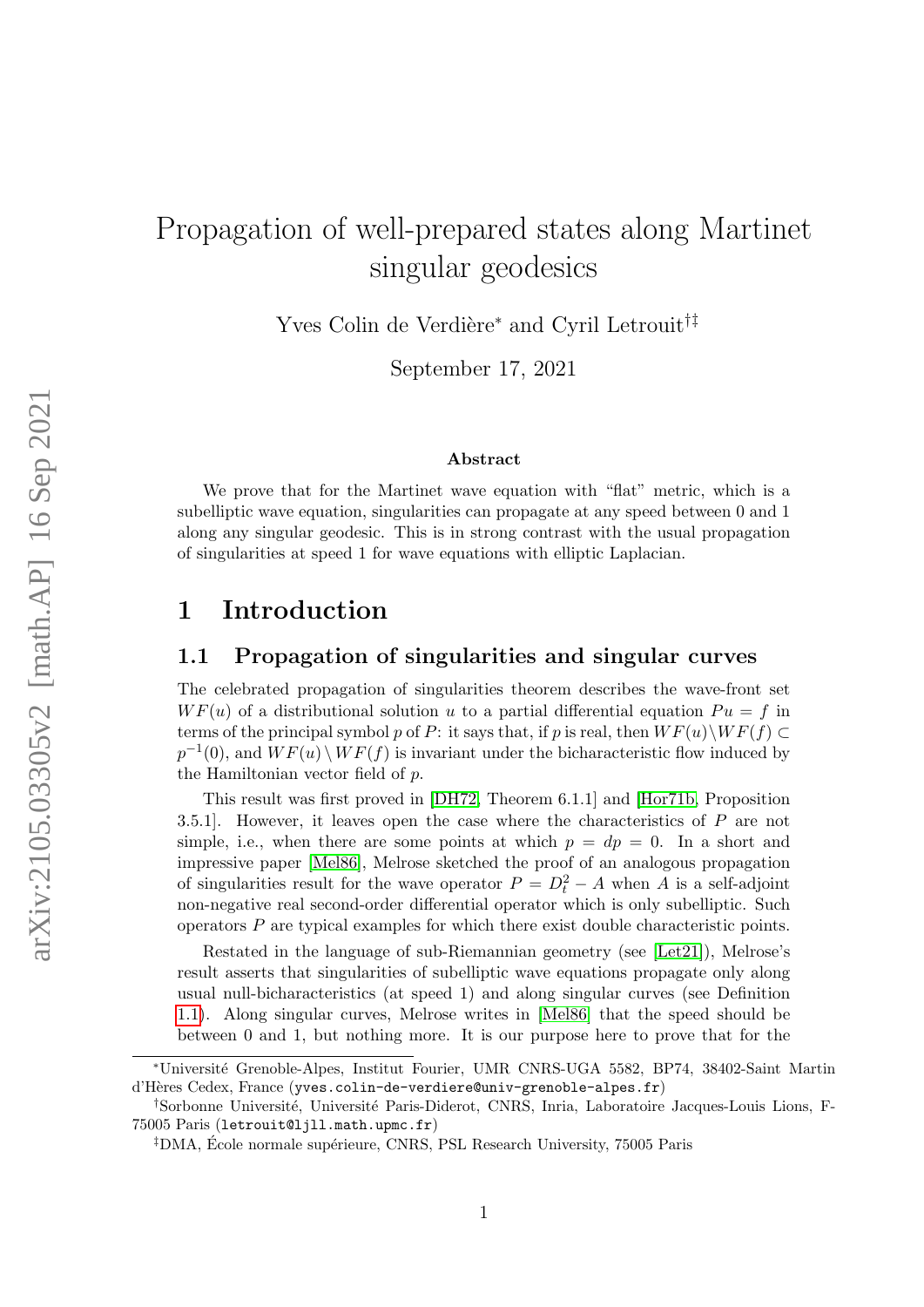Martinet wave equation, which is a subelliptic wave equation, singularities can propagate at any speed between 0 and 1 along the singular curves of the Martinet distribution. As explained in Point [5](#page-4-0) of Section [2.1,](#page-4-1) an analogous result also holds in the so-called quasi-contact case (the computations are easier in that case).

To state our main result, we consider the Martinet sub-Laplacian

$$
\Delta = X_1^2 + X_2^2
$$

on  $\mathbb{R}^3$ , where

$$
X_1 = \partial_x, \qquad X_2 = \partial_y + x^2 \partial_z.
$$

Hörmander's theorem implies that  $\Delta$  is hypoelliptic since  $X_1, X_2$  and  $[X_1, [X_1, X_2]]$ span  $T\mathbb{R}^3$ . The Martinet half-wave equation is

<span id="page-1-2"></span>
$$
i\partial_t u - \sqrt{-\Delta}u = 0\tag{1}
$$

on  $\mathbb{R}_t \times \mathbb{R}^3$ , with initial datum  $u(t = 0) = u_0$ . The vector fields  $X_1$  and  $X_2$  span the horizontal distribution

$$
\mathcal{D} = \text{Span}(X_1, X_2) \subset T\mathbb{R}^3.
$$

Let us recall the definition of singular curves. We use the notation  $\mathcal{D}^{\perp}$  for the annihilator of  $\mathcal{D}$  (thus a subcone of the cotangent bundle  $T^*\mathbb{R}^3$ ), and  $\overline{\omega}$  denotes the restriction to  $\mathcal{D}^{\perp}$  of the canonical symplectic form  $\omega$  on  $T^*\mathbb{R}^3$ .

**Definition 1.1** A characteristic curve for D is an absolutely continuous curve  $t \mapsto$  $\lambda(t) \in \mathcal{D}^{\perp}$  that never intersects the zero section of  $\mathcal{D}^{\perp}$  and that satisfies

<span id="page-1-0"></span>
$$
\dot{\lambda}(t) \in \ker(\overline{\omega}(\lambda(t)))
$$

for almost every t. The projection of  $\lambda(t)$  onto  $\mathbb{R}^3$ , which is an horizontal curve<sup>[1](#page-1-1)</sup> for D, is called a singular curve, and the corresponding characteristic an abnormal extremal lift of that curve.

We refer the reader to [\[Mon02\]](#page-14-2) for more material related to sub-Riemannian geometry.

The curve  $t \mapsto \gamma(t) = (0, t, 0) \in \mathbb{R}^3$  is a singular curve of the Martinet distribution D. Denoting by  $(\xi, \eta, \zeta)$  the dual coordinates of  $(x, y, z)$ , this curve admits both an abnormal extremal lift, for which  $\xi(t) = \eta(t) = 0$ , and a normal extremal lift, for which  $\xi(t) = 0$ ,  $\eta(t) = 1$ ,  $\zeta(t) = 0$  (meaning that, if  $\tau = 1$  is the dual variable of t. this yields a null-bicharacteristic). Martinet-type distributions attracted a lot of attention since Montgomery showed in [\[Mon94\]](#page-14-3) that they provide examples of singular curves which are geodesics of the associated sub-Riemannian structure, but which are not necessarily projections of bicharacteristics (in contrast with the Riemannian case, where all geodesics are obtained as projections of bicharacteristics).

In this note, all phenomena and computations are done (microlocally) near the abnormal extremal lift, and thus away (in the cotangent bundle  $T^*\mathbb{R}^3$ ) from the normal extremal lift, which plays no role.

<span id="page-1-1"></span><sup>&</sup>lt;sup>1</sup>i.e.,  $d\pi(\dot{\lambda}(t)) \in \mathcal{D}_{\lambda(t)}$  for almost every t, where  $\pi : T^* \mathbb{R}^3 \to \mathbb{R}^3$  denotes the canonical projection.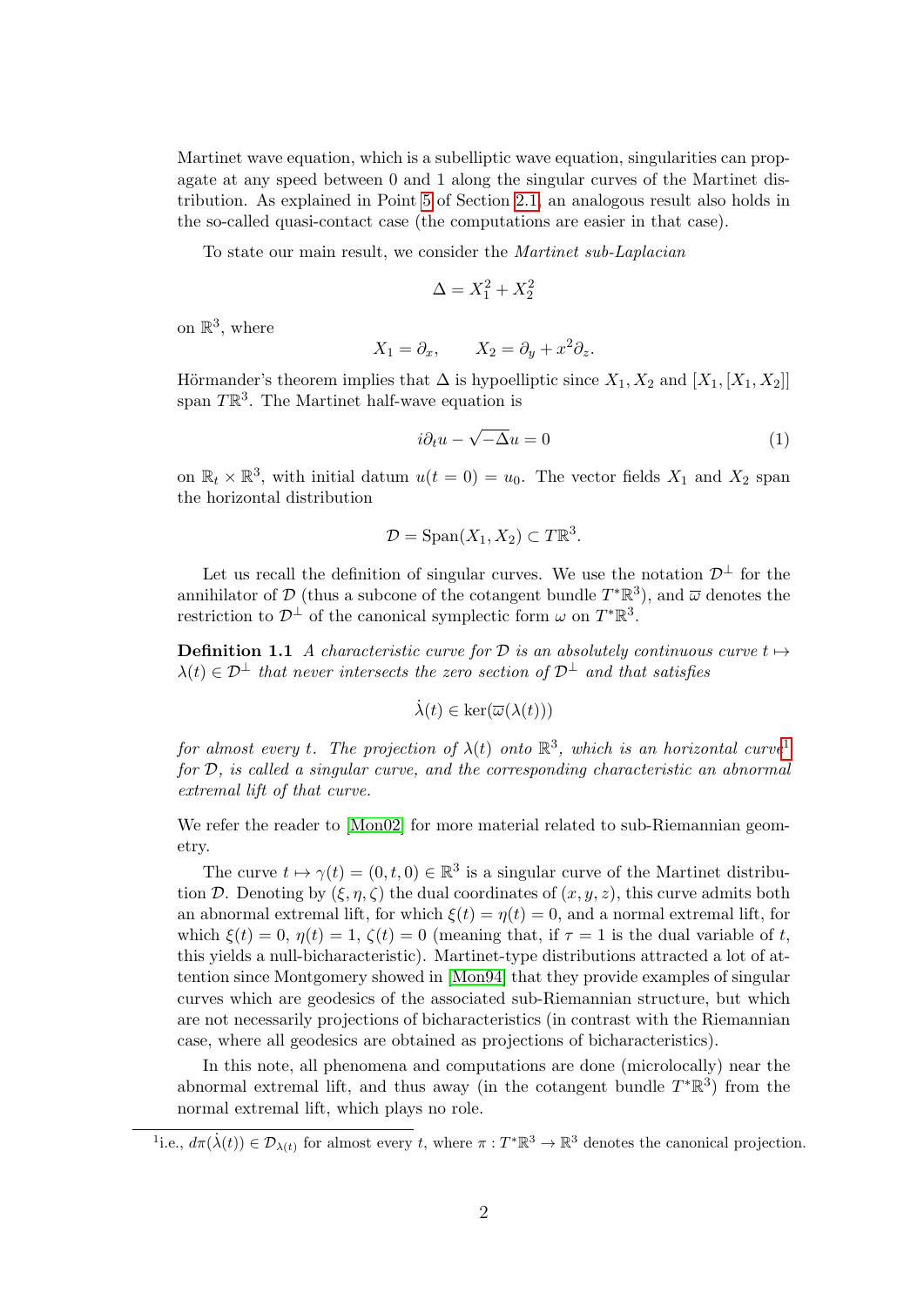#### 1.2 Main result

Let  $Y \in C^{\infty}(\mathbb{R}, \mathbb{R})$  be equal to 0 on  $(-\infty, 1)$  and equal to 1 on  $(2, \infty)$ . Take  $\phi \in C_0^{\infty}(\mathbb{R}, \mathbb{R})$  with  $\phi \geq 0$  and  $\phi \not\equiv 0$ . Consider as Cauchy datum for the Martinet half-wave equation [\(1\)](#page-1-2) the distribution  $u_0(x, y, z)$  whose Fourier transform <sup>[2](#page-2-0)</sup> with respect to  $(y, z)$  is

<span id="page-2-1"></span>
$$
\mathcal{F}_{y,z}u_0(x,\eta,\zeta) = Y(\zeta)\phi(\eta/\zeta^{1/3})\psi_{\eta,\zeta}(x). \tag{2}
$$

Here,  $\psi_{n,\zeta}$  is the ground state of the x-operator

$$
-d_x^2 + (\eta + x^2\zeta)^2
$$

with  $\psi_{n,\zeta}(0) > 0$  and  $\|\psi_{n,\zeta}\|_{L^2} = 1$ , and  $\alpha_1$  is the associated eigenvalue. Thanks to the Fourier inversion formula applied to [\(2\)](#page-2-1), we note that

$$
\sqrt{-\Delta}u_0(x,y,z)=\iint_{\mathbb{R}^2} Y(\zeta)\phi(\eta/\zeta^{1/3})\sqrt{\alpha_1}(\eta,\zeta)\psi_{\eta,\zeta}(x)e^{i(y\eta+z\zeta)}d\eta d\zeta.
$$

We call  $u_0$  a well-prepared Cauchy datum. It yields a solution of [\(1\)](#page-1-2), namely

$$
(U(t)u_0)(x,y,z) = \iint_{\mathbb{R}^2} Y(\zeta)\phi(\eta/\zeta^{1/3})\psi_{\eta,\zeta}(x)e^{-it\sqrt{\alpha_1}(\eta,\zeta)}e^{i(y\eta+z\zeta)}d\eta d\zeta.
$$

For  $\mu \in \mathbb{R}$ , we set  $H_{\mu} = -d_x^2 + (\mu + x^2)^2$  and we denote by  $\psi_{\mu}$  its normalized ground state

$$
H_{\mu}\psi_{\mu} = \lambda_1(\mu)\psi_{\mu},
$$

whose properties are described at the beginning of Section [3.](#page-6-0) We also define

$$
F(\mu) = \sqrt{\lambda_1(\mu)}.
$$

We assume that

<span id="page-2-5"></span><span id="page-2-3"></span> $F'$  is strictly monotonic on the support of  $\phi$ , (3)

which is no big restriction (choosing adequately the support of  $\phi$ ) since F is an analytic, non-affine, function<sup>[3](#page-2-2)</sup>.

We set  $\eta = \zeta^{1/3} \eta_1$  and we note that  $\psi_{\eta, \zeta}(x) = \zeta^{1/6} \psi_{\eta/\zeta^{1/3}}(\zeta^{1/3} x) = \zeta^{1/6} \psi_{\eta_1}(\zeta^{1/3} x)$ and  $\sqrt{\alpha_1} = \zeta^{1/3} F(\eta/\zeta^{1/3})$ . Hence,

<span id="page-2-4"></span>
$$
(U(t)u_0)(x,y,z) = \iint_{\mathbb{R}^2} Y(\zeta)\zeta^{1/2}\phi(\eta_1)\psi_{\eta_1}(\zeta^{1/3}x)e^{-i\zeta^{1/3}(tF(\eta_1)-y\eta_1)}e^{iz\zeta}d\eta_1d\zeta.
$$
 (4)

We denote by  $WF(f) \subset T^*\mathbb{R}^3 \setminus 0$  the wave-front set of  $f \in \mathcal{D}'(\mathbb{R}^3)$ , whose projection onto  $\mathbb{R}^3$  is the singular support Sing Supp(f) (see [\[Hor07,](#page-13-2) Definition 8.1.2]). Our main result states that the speed of propagation of the singularities of  $u_0$  is in some window determined by the support of  $\phi$ .

<span id="page-2-2"></span><span id="page-2-0"></span><sup>&</sup>lt;sup>2</sup>We take the convention  $\mathcal{F}f(p) = (2\pi)^{-d} \int_{\mathbb{R}^d} f(q) e^{-iqp} dq$  for the Fourier transform in  $\mathbb{R}^d$ . <sup>3</sup>See Point 1 of Lemma [3.1](#page-6-1) and Proposition [6.1](#page-11-0)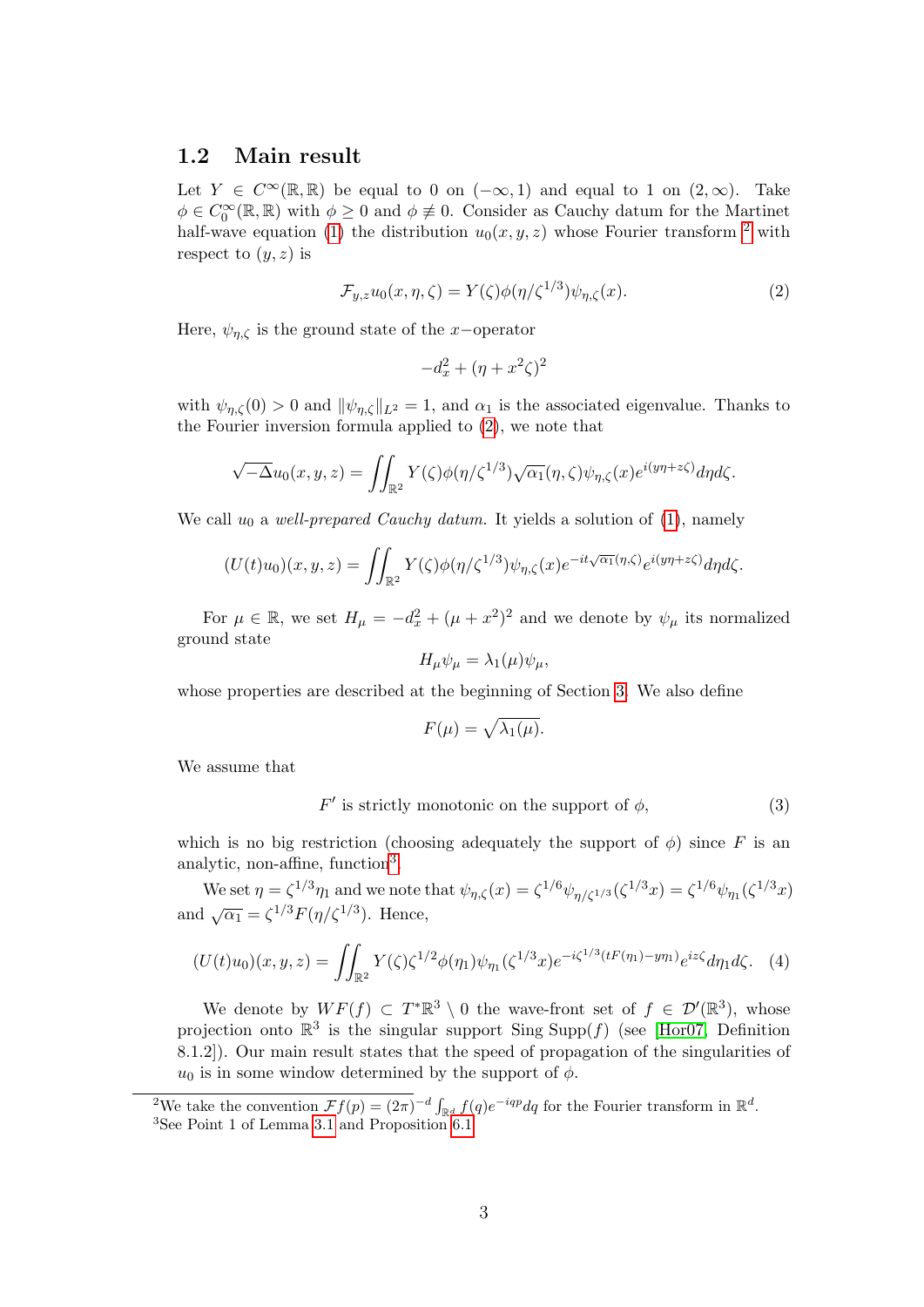**Theorem 1.2** For any  $t \in \mathbb{R}$ , we have

<span id="page-3-1"></span>
$$
WF(U(t)u_0) = \{(0, y, 0; 0, 0, \lambda) \in T^*\mathbb{R}^3, \ \lambda > 0, \ y \in tF'(I)\},\tag{5}
$$

where I is the support of  $\phi$ . In particular,

$$
Sing \, Supp(U(t)u_0) = \{(0, y, 0) \in \mathbb{R}^3, \, y \in tF'(I)\}.
$$
 (6)

<span id="page-3-0"></span>Theorem [1.2](#page-2-3) means that

singularities propagate along the singular curve 
$$
\gamma
$$

\nat speeds given by  $F'(I)$ .

\n(7)

Let us comment on the notion of "speed" used throughout this paper. In the Riemannian setting, when one says that singularities propagate at speed 1, this has to be understood with respect to the Riemannian metric. In the context of the Martinet distribution  $\mathcal{D}$ , there is also a metric, called sub-Riemannian metric, defined by

$$
g_q(v) = \inf \left\{ u_1^2 + u_2^2, \ v = u_1 X_1(q) + u_2 X_2(q) \right\}, \ q \in \mathbb{R}^3, \ v \in T_q \mathbb{R}^3, \tag{8}
$$

which is a Riemannian metric on  $\mathcal{D}$ . This metric q induces naturally a way to measure the speed of a point moving along an horizontal curve: if  $\delta: J \to \mathbb{R}^3$  is an horizontal curve describing the time-evolution of a point, i.e.,  $\dot{\delta}(t) \in \mathcal{D}_{\delta(t)}$  for any  $t \in J$ , then the speed of the point is  $(g_{\delta(t)}(\dot{\delta}(t)))^{1/2}$ . In the case of the curve  $\gamma$ , since  $g_q(\partial_y) = 1$  for any q of the form  $(0, y, 0)$ , we have  $(g_q(F'(I)\partial_y))^{1/2} = F'(I)$ . This is why the set  $F'(I)$  is understood as a set of speeds in [\(7\)](#page-3-0).

<span id="page-3-2"></span>**Proposition 1.3** There holds  $F'(\mathbb{R}) = [a, 1)$  for some  $-1 < a < 0$ .

Together with  $(7)$ , and choosing I adequately, this implies the following informal statement.

"Corollary" 1.4 Any value between  $0$  and  $1$  can be realized as a speed of propagation of singularities along the singular curve  $\gamma$ .

According to  $(5)$ , the negative values in the range of  $F'$  yield singularities propagating backwards along the singular curve. This happens when  $F'(I)$  contains negative values (see Proposition [1.3\)](#page-3-2).

Organization of the paper. The paper is organized as follows. In Section [2,](#page-4-2) we explain in more details the geometrical meaning of the statement of Theorem [1.2,](#page-2-3) and we give several possible adaptations of this result. In Section [3,](#page-6-0) we prove some properties of the eigenfunctions  $\psi_{\mu}$  which play a central role in the next sections. In Section [4,](#page-7-0) we compute the wave-front set of the Cauchy datum  $u_0$  thanks to stationary phase arguments; this proves Theorem [1.2](#page-2-3) at time  $t = 0$ . In Section [5,](#page-9-0) we complete the proof of Theorem [1.2](#page-2-3) by extending the previous computation to any  $t \in \mathbb{R}$ . We could have directly done the proof for any  $t \in \mathbb{R}$  (thus avoiding to distinguish the case  $t = 0$ , but we have chosen this presentation to improve readability. In Section [6,](#page-10-0) to illustrate Theorem [1.2,](#page-2-3) we prove Proposition [1.3,](#page-3-2) we provide plots of  $F$  and  $F'$  and compute their asymptotics.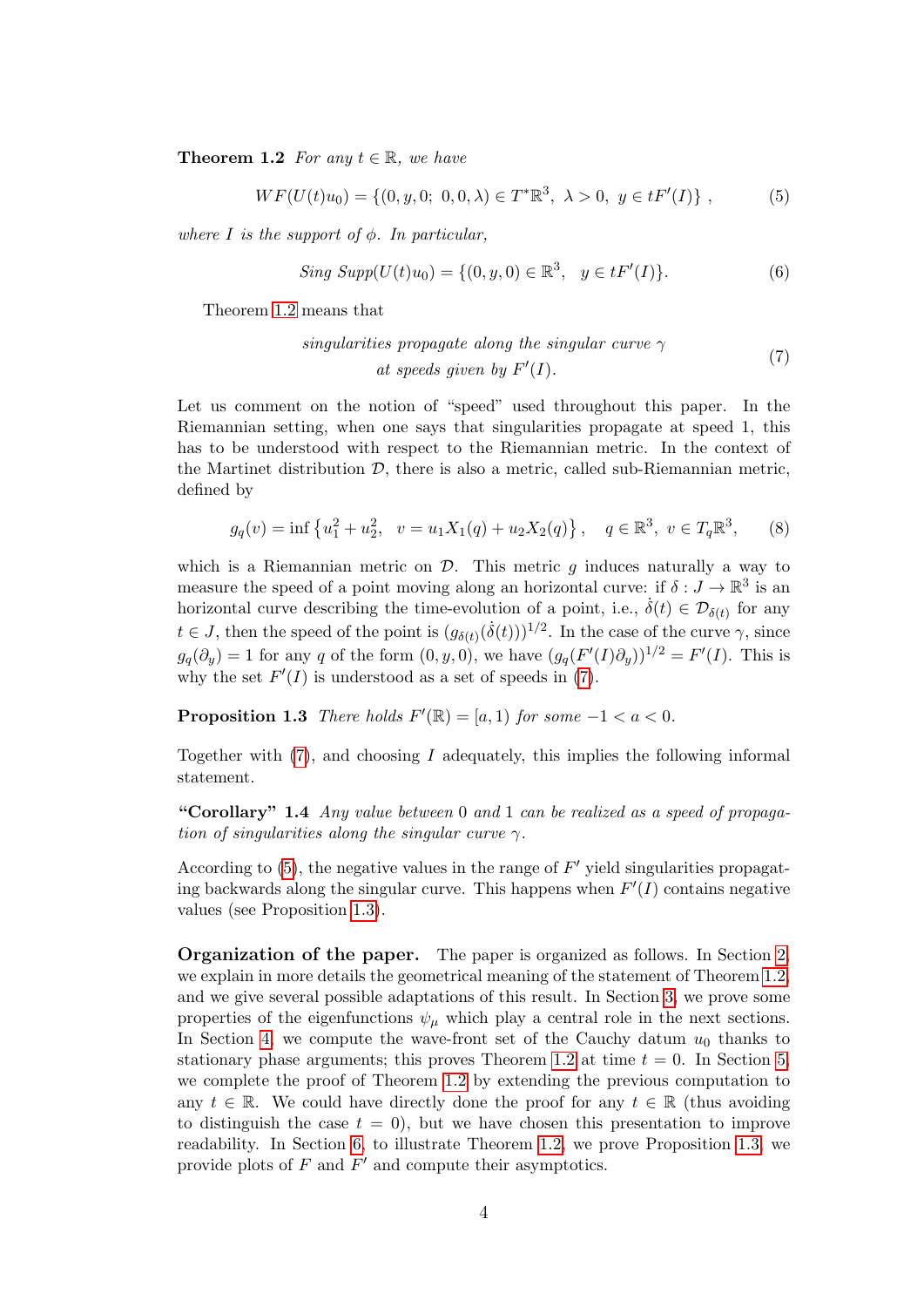Acknowledgments. We thank Bernard Helffer and Nicolas Lerner for their help concerning Lemma [3.1.](#page-6-1) We also thank Emmanuel Trélat for carefully reading a preliminary version of this paper. Finally, we are grateful to an anonymous referee for his questions and suggestions.

### <span id="page-4-2"></span>2 Comments on the main result

#### <span id="page-4-1"></span>2.1 Possible adaptations of Theorem [1.2](#page-2-3)

We describe several possible adaptations of the statement of Theorem [1.2:](#page-2-3)

- 1. Putting in the initial Fourier data [\(2\)](#page-2-1) an additional phase  $e^{-iz_0\zeta}$  for some fixed  $z_0 \in \mathbb{R}$ , we obtain that the singularities of the corresponding solution propagate along the curve  $t \mapsto (0, t, z_0)$ , which is also a singular curve: for this new initial datum, we replace in [\(5\)](#page-3-1) the 0 in the z coordinate by  $z_0$ .
- 2. If we consider  $(u, D_t u)_{|t=0} = (u_0, 0)$  as initial data of the Martinet wave equation  $\partial_t^2 u - \Delta u = 0$ , the solution is given by

$$
u(t) = \frac{1}{2} (U(t)u_0 + U(-t)u_0).
$$

Hence, under the assumption that  $F'(I)$  and  $-F'(I)$  do not intersect, [\(5\)](#page-3-1) must be replaced by

$$
WF(u(t)) = \{ (0, y, 0; 0, 0, \lambda) \in T^* \mathbb{R}^3, \ \lambda > 0, \ y \in \pm tF'(I) \}.
$$

3. If we take  $\zeta < 0$  instead of  $\zeta > 0$  in the (Fourier) initial data

 $Y(|\zeta|) \phi(\eta/|\zeta|^{1/3}) \psi_{\eta,\zeta}(x),$ 

then we must replace  $F'(I)$  by  $-F'(-I)$  in the Theorem [1.2.](#page-2-3) The same if we replace  $X_2$  by  $\partial_y - x^2 \partial_z$  and keep  $\zeta > 0$  in the Fourier initial data. This is due to the "orientation" of the singular curve  $\gamma$ : for Theorem [1.2](#page-2-3) to hold without any change, we have to take  $(0, 0, \zeta)(X_2) > 0$ .

- <span id="page-4-3"></span>4. Instead of  $\psi_{n,\zeta}$ , we can use in the Fourier initial datum [\(2\)](#page-2-1) the k-th eigenfunction of  $-d_x^2 + (\eta + x^2\zeta)^2$ . This yields a function  $F_k$  and the associated velocity  $F'_{k}$ , instead of F and F'. Theorem [1.2](#page-2-3) also holds for this initial datum with the same proof, just replacing  $F'$  by  $F'_{k}$  in the statement.
- <span id="page-4-0"></span>5. It is possible to establish an analogue of Theorem [1.2](#page-2-3) for the half-wave equation associated to the quasi-contact sub-Laplacian

$$
\Delta = \partial_x^2 + \partial_y^2 + (\partial_z - x\partial_s)^2
$$

on  $\mathbb{R}^4$ . For that, we take Fourier initial data of the form

$$
\mathcal{F}_{y,z,s}u_0(x,\eta,\zeta,\sigma)=\phi(\eta/\sigma^{1/2},\zeta/\sigma^{1/2})\psi_{\eta,\zeta,\sigma}(x)
$$

where  $\phi \in C_0^{\infty}(\mathbb{R}^2, \mathbb{R}), \eta, \zeta, \sigma$  denote the dual variables of  $y, z, s$ , and  $\psi_{\eta, \zeta, \sigma}$  is the normalized ground state of the x-operator  $-d_x^2 + \eta^2 + (\zeta - x\sigma)^2$ . Then, the singularities propagate along the curve  $t \mapsto (0, t, 0, 0)$  which is a singular curve of the quasi-contact distribution  $\text{Span}(\partial_x, \partial_y, \partial_z-x\partial_s)$ . The proof of this fact requires simpler computations than in the Martinet case since, instead of quartic oscillators, they involve usual harmonic oscillators. Note that the (non-flat) quasi-contact case has also been investigated in [\[Sav19\]](#page-14-4), with other methods.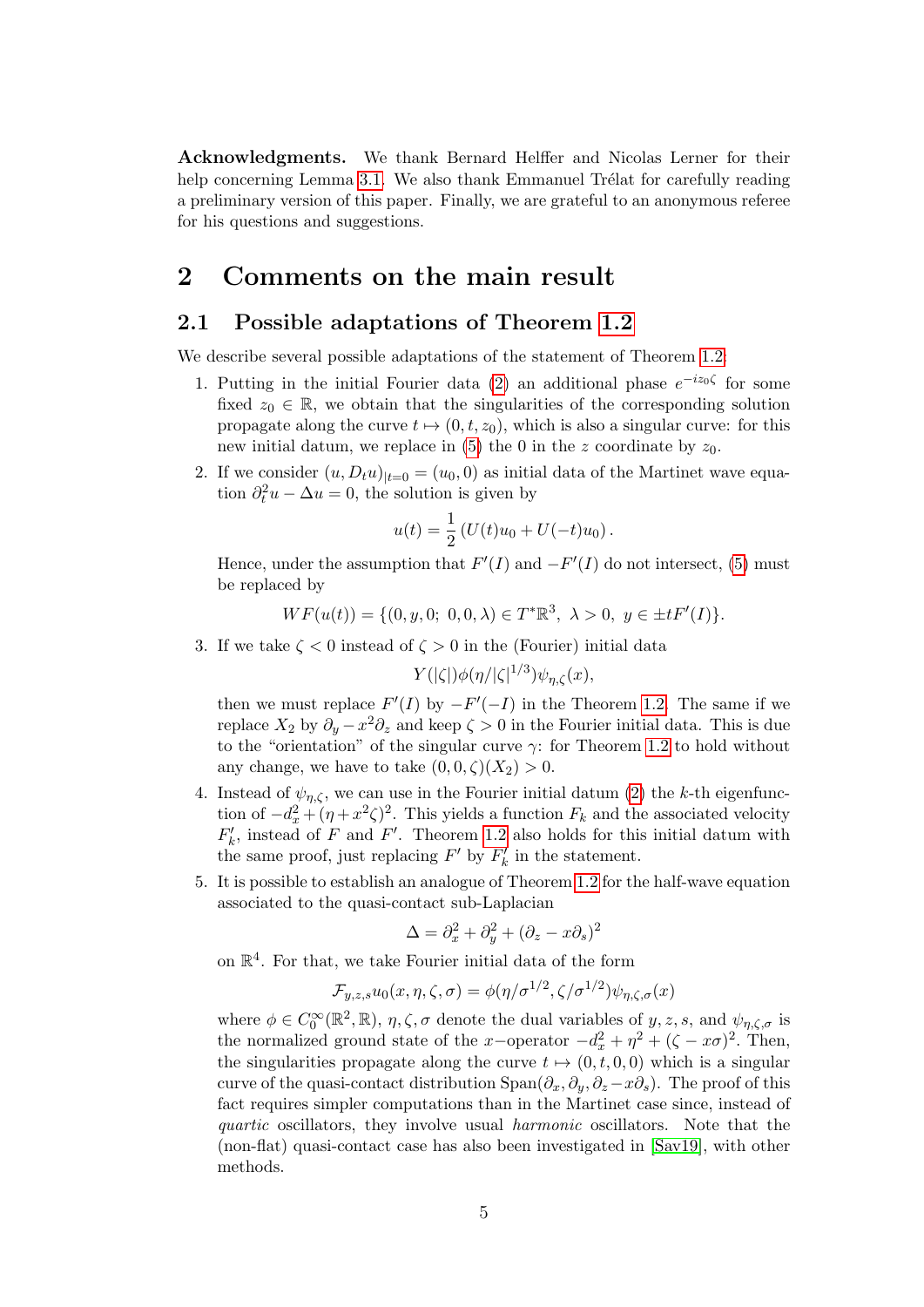#### 2.2 Geometric comments

Motivations. The result [\[Mel86,](#page-14-0) Theorem 1.8] already mentioned in the introduction (and revisited in [\[Let21\]](#page-14-1)) implies that in the absence of singular curves, singularities of solutions of the wave equation only propagate along null-bicharacteristics. It is in particular the case when the sub-Laplacian has an associated distribution of contact type, since the orthogonal of the distribution is in this case symplectic (see [\[Mon02,](#page-14-2) Section 5.2.1]). Another reference for the contact case is [\[Mel84\]](#page-14-5). Our paper arose from the following questions: in the presence of singular curves, can singularities effectively propagate along these singular curves? If yes, at which speed(s)?

Together with the quasi-contact distribution mentioned in Point [5](#page-4-0) of Section [2.1,](#page-4-1) the Martinet distribution is one of the simplest distributions to exhibit singular curves, and this is why we did our computations in this setting.

We now explain that the presence of singular curves for rank 2 distributions in 3D manifolds is generic. First, it follows from Definition [1.1](#page-1-0) that the existence of singular curves is a property of the distribution  $\mathcal{D}$ , and does not depend on the metric g on  $\mathcal D$  (or on the vector fields  $X_1, X_2$  which span  $\mathcal D$ ). Besides, it was proved in [\[Mar70,](#page-14-6) Section II.6] that generically, a rank 2 distribution  $\mathcal{D}_0$  in a 3D manifold  $M_0$  is of contact type outside a surface  $\mathscr{S}$ , called the Martinet surface, and near any point of  $\mathscr S$  except a finite number of them, the distribution is isomorphic to  $\mathcal{D} = \text{ker}(dz - x^2 dy)$ , which is exactly the distribution under study in the present work. Therefore, we expect to be able to generalize Theorem [1.2](#page-2-3) to more generic situations of rank 2 distributions in 3D manifolds.

Singular curves as geodesics. To explain further the importance of singular curves, let us provide more context about sub-Riemannian geometry. A sub-Riemannian manifold is a triple  $(M, \mathcal{D}, g)$  where M is a smooth manifold,  $\mathcal D$  is a smooth sub-bundle of  $TM$  which is assumed to satisfy the Hörmander condition  $Lie(\mathcal{D}) = TM$ , and g is a Riemannian metric on  $\mathcal{D}$  (which naturally induces a distance d on  $M$ ). Sub-Riemannian manifolds are thus a generalization of Riemannian manifolds (for which  $\mathcal{D} = TM$ ), and they have been studied in depth since the years 1980, see [\[Mon02\]](#page-14-2) and [\[ABB19\]](#page-13-3) for surveys.

Singular curves arise as possible geodesics for the sub-Riemannian distance, i.e. absolutely continuous horizontal paths for which every sufficiently short subarc realizes the sub-Riemannian distance between its endpoints. Indeed, it follows from Pontryagin's maximum principle (see also [\[Mon02,](#page-14-2) Section 5.3.3]) that any sub-Riemannian geodesic is

- either normal, meaning that it is the projection of an integral curve of the normal Hamiltonian vector field <sup>[4](#page-5-0)</sup>;
- or singular, meaning that it is the projection of a characteristic curve (see Definition [1.1\)](#page-1-0).

A sub-Riemannian geodesic can be normal and singular at the same time, and it is indeed the case of the singular curve  $t \mapsto (x, y, z) = (0, t, 0)$  in the Martinet

<span id="page-5-0"></span><sup>&</sup>lt;sup>4</sup>By this, we mean the Hamiltonian vector field of  $g^*$ , the semipositive quadratic form on  $T_q^*M$  defined by  $g^*(q, p) = ||p_{|\mathcal{D}_q}||_q^2$ , where the norm  $||\cdot||_q$  is the norm on  $\mathcal{D}_q^*$  dual of the norm  $g_q$ .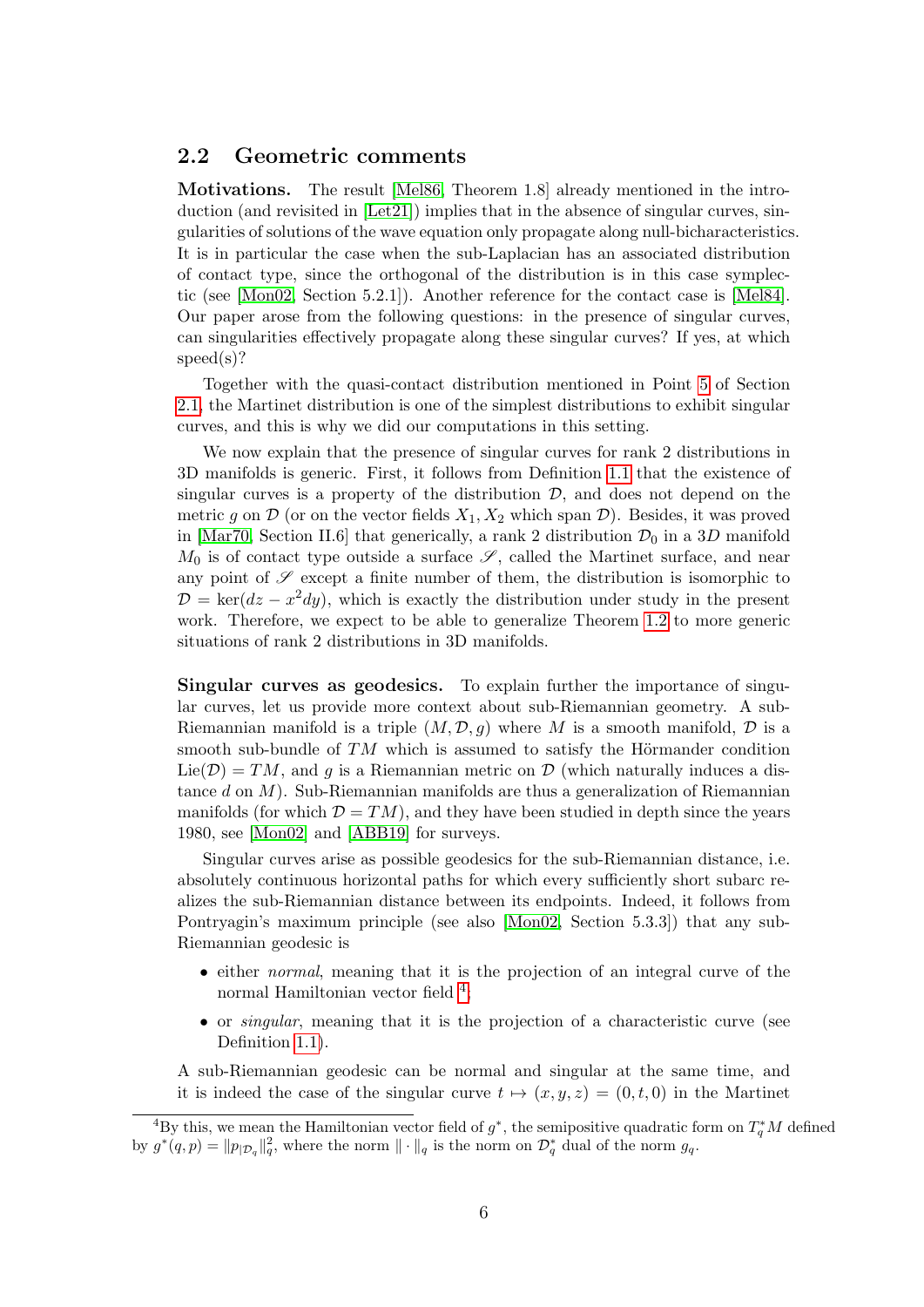distribution described above. But it was proved in [\[Mon94\]](#page-14-3) that there also exist sub-Riemannian manifolds which exhibit geodesics which are singular, but not normal (they are called strictly singular).

We insist on the fact that in the present work,

the minimizing character of the singular curve  $\gamma$  plays no role,

since our computations can be adapted to the quasi-contact case (see Point [5](#page-4-0) of Section [2.1\)](#page-4-1), where singular curves are not minimizing.

Spectral effects of singular curves. The study of the spectral consequences of the presence of singular minimizers was initiated in [\[Mon95\]](#page-14-7), where it was proved that in the situation where strictly singular minimizers show up as zero loci of twodimensional magnetic fields, the ground state of a quantum particle concentrates on this curve as  $e/h$  tends to infinity, where e is the charge and h is the Planck constant. In [\[CHT-21?\]](#page-13-4), it is proved that, for 3D compact sub-Riemannian manifolds with Martinet singularities, the support of the Weyl measure is the 2D Martinet manifold: most eigenfunctions concentrate on it.

The present work gives a new illustration of the intuition that singular curves play a role "at the quantum level", this time at the level of propagation for a wave equation. However, the fact that the propagation speed is not 1, but can take any value between 0 and 1 was unexpected, since it is in strong contrast with the usual propagation of singularities at speed 1 for wave equations with elliptic Laplacians.

# <span id="page-6-0"></span>3 Some properties of the eigenfunctions  $\psi_{\mu}$

Let us recall that  $H_{\mu}$  is the essentially self-adjoint operator<sup>[5](#page-6-2)</sup>  $H_{\mu} = -d_x^2 + (\mu + x^2)^2$ on  $L^2(\mathbb{R}, dx)$  and  $\psi_\mu$  is the ground state eigenfunction with  $\int_{\mathbb{R}} \psi_\mu(x)^2 dx = 1$  and  $\psi_{\mu}(0) > 0$ . We denote by  $\lambda_1(\mu)$  the associated eigenvalue,  $\lambda_1(\mu) = F(\mu)^2$ .

<span id="page-6-1"></span>**Lemma 3.1** The domain of the essentially self-adjoint operator  $H_\mu$  is independent of  $\mu$ . It is denoted by  $D(H_0)$ . Moreover, the following assertions hold:

- 1. The map  $\mu \mapsto \lambda_1(\mu)$  is analytic on R, and the map  $\mu \mapsto \psi_\mu$  is analytic from  $\mathbb R$  to  $D(H_0)$ :
- 2. The function  $\psi_{\mu}$  is in the Schwartz space  $\mathcal{S}(\mathbb{R})$  uniformly with respect to  $\mu$  on any compact subset of  $\mathbb{R}^6$  $\mathbb{R}^6$ ;
- 3. Any derivative in  $D(H_0)$  of the map  $\mu \mapsto \psi_{\mu}$  is in the Schwartz space  $\mathcal{S}(\mathbb{R})$ uniformly with respect to  $\mu$  on any compact subset of  $\mathbb{R}$ .

*Proof.* The domain of  $H_\mu$  is given by

$$
D(H_{\mu}) = \{ \psi \in L^{2}(\mathbb{R}), -\psi'' + (\mu + x^{2})^{2} \psi \in L^{2}(\mathbb{R}) \}
$$
  
=  $\{ \psi \in L^{2}(\mathbb{R}), -\psi'' + x^{4} \psi \in L^{2}(\mathbb{R}), x^{2} \psi \in L^{2}(\mathbb{R}) \}$   
=  $\{ \psi \in L^{2}(\mathbb{R}), -\psi'' \in L^{2}(\mathbb{R}), x^{4} \psi \in L^{2}(\mathbb{R}), x^{2} \psi \in L^{2}(\mathbb{R}) \}$ 

<span id="page-6-3"></span><span id="page-6-2"></span><sup>5</sup>The operator  $H_u$  has already been studied for example in [\[Mon95\]](#page-14-7) and [\[HP10\]](#page-13-5).

<sup>&</sup>lt;sup>6</sup>This means that for any compact  $K \subset \mathbb{R}$ , in the definition of  $\mathcal{S}(\mathbb{R})$ , the constants in the semi-norms can be taken independent of  $\mu \in K$ .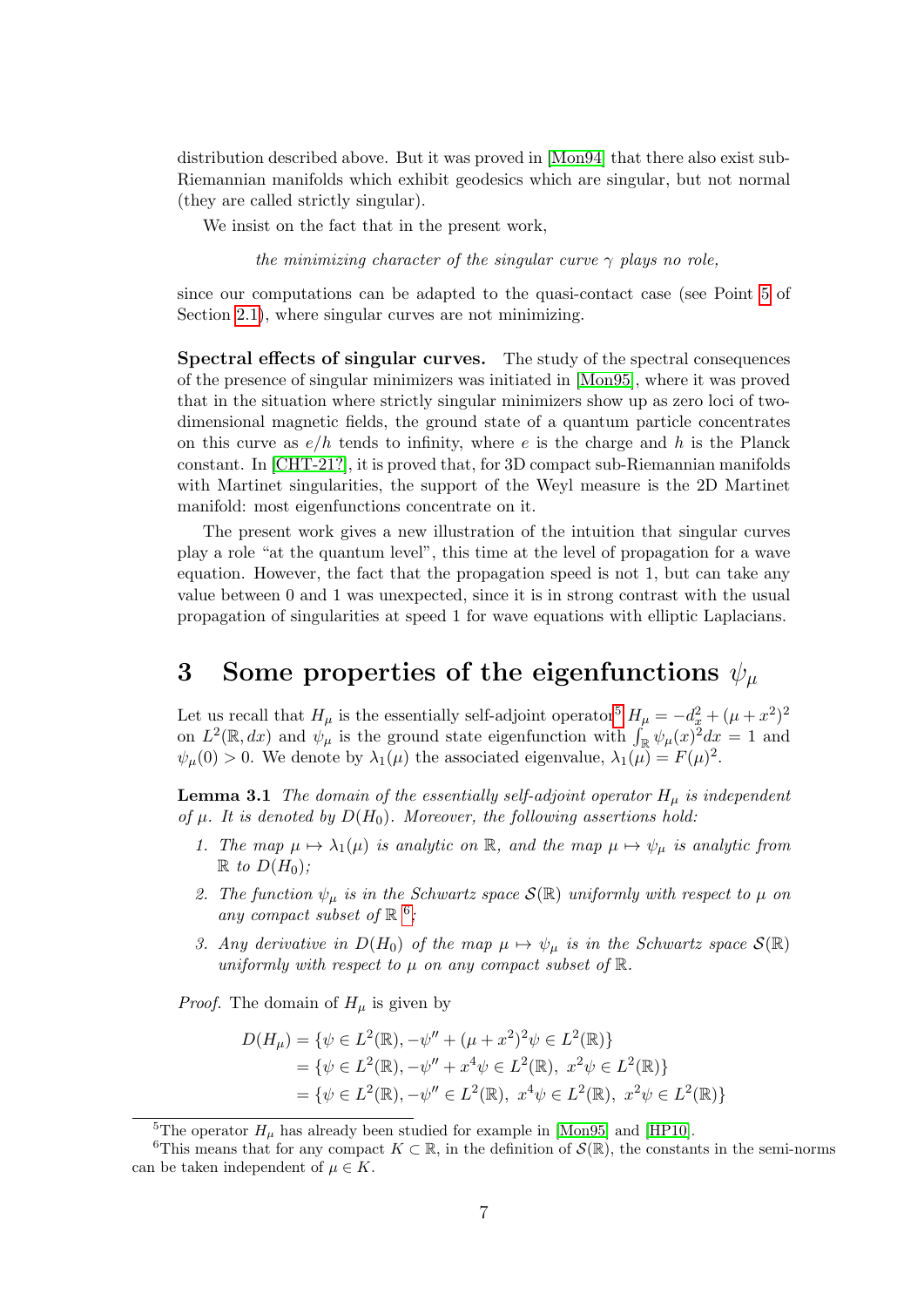(see [\[Sim70\]](#page-14-8) and [\[EG74\]](#page-13-6)). We have hence  $D(H_\mu) = D(H_0)$ . The map  $\mu \mapsto H_\mu$ is analytic from  $\mathbb R$  into  $\mathcal L(D(H_0), L^2(\mathbb R))$ . Moreover, by [\[BS12,](#page-13-7) Theorem 3.1], the eigenvalues of  $H_{\mu}$  are non-degenerate (simple). This implies (see [\[Kat13,](#page-14-9) Chapter VII.2] or [\[CR19,](#page-13-8) Proposition 5.25]) that the eigenvalues  $\lambda_1(\mu)$  and eigenfunctions  $\psi_{\mu}$  are analytic functions of  $\mu$ , respectively with values in R and in  $D(H_0)$ . This proves Point 1.

Point 2 follows from Agmon estimates (precisely, [\[Hel88,](#page-13-9) Proposition 3.3.4] with  $h = h_0 = 1$ , which are uniform with respect to  $\mu$  on any compact subset of R.

This allows to start to prove Point 3 by induction. Assume that Point 3 is true for the derivatives of order  $0, \ldots, k-1$ . Then, taking the derivatives with values in the domain  $D(H_0)$  with respect to  $\mu$  in the equation  $(H_\mu - \lambda_1(\mu))\psi_\mu = 0$ , we get

<span id="page-7-1"></span>
$$
(H_{\mu} - \lambda_1(\mu))\frac{d^k}{d\mu^k}\psi_{\mu} = v_{k,\mu}
$$
\n<sup>(9)</sup>

and we know, by the induction hypothesis, that  $v_{k,\mu} \in \mathcal{S}(\mathbb{R})$  uniformly with respect to  $\mu$  on any compact subset of  $\mathbb{R}$ . We now use the results of [\[Shu87,](#page-14-10) Section 25] (see also [\[Shu87,](#page-14-10) Section 23] for the notations, and [\[HR82\]](#page-13-10) for similar results). We check that  $\xi^2 + x^4$  is a symbol in the sense of Definition 25.1 of [\[Shu87\]](#page-14-10), with  $m = 4$ ,  $m_0 = 2$ and  $\rho = 1/2$ . Its standard quantization (i.e.,  $\tau = 0$  in Equation (23.31) of [\[Shu87\]](#page-14-10)) is  $H_\mu$ . By [\[Shu87,](#page-14-10) Theorem 25.1],  $H_\mu - \lambda_1(\mu)$  admits a parametrix  $B_\mu$ ; in particular,  $B_{\mu}(H_{\mu} - \lambda_1(\mu)) = \text{Id} + R_{\mu}$  where  $R_{\mu}$  is smoothing. Hence, composing on the left by  $B_{\mu}$  in [\(9\)](#page-7-1), and noting that  $B_{\mu}v_{k,\mu} \in \mathcal{S}(\mathbb{R})$ , we obtain that  $\frac{d^k}{d\mu^k}\psi_{\mu} \in \mathcal{S}(\mathbb{R})$  uniformly with respect to  $\mu$  on any compact subset of R, which concludes the induction and the proof of Point 3.

### <span id="page-7-0"></span>4 Wave-front of the Cauchy datum

The goal of this section is to compute the wave-front set of  $u_0$ . In other words, we prove Theorem [1.2](#page-2-3) for  $t = 0$ . Recall that (see [\(4\)](#page-2-4))

<span id="page-7-2"></span>
$$
u_0(x, y, z) = \iint_{\mathbb{R}^2} Y(\zeta) \zeta^{1/2} \phi(\eta_1) \psi_{\eta_1}(\zeta^{1/3} x) e^{i(y\zeta^{1/3}\eta_1 + z\zeta)} d\eta_1 d\zeta.
$$
 (10)

<span id="page-7-4"></span>**Lemma 4.1** The function  $u_0$  is smooth on  $\mathbb{R}^3 \setminus \{(0,0,0)\}.$ 

*Proof.* We prove successively that  $u_0$  is smooth outside  $x = 0$ ,  $y = 0$  and  $z = 0$ . Any derivative of  $(10)$  in  $x, y, z$  is of the form

<span id="page-7-3"></span>
$$
\iint_{\mathbb{R}^2} Y(\zeta) \zeta^{\alpha} \psi_{\eta_1}^{(\gamma)}(\zeta^{1/3} x) \phi(\eta_1) \eta_1^{\beta} e^{i(y\zeta^{1/3}\eta_1 + z\zeta)} d\eta_1 d\zeta \tag{11}
$$

for some  $\alpha, \beta, \gamma \geq 0$ . By the dominated convergence theorem, locally uniform (in  $x, y, z$ ) convergence of these integrals implies smoothness. Recalling that  $\phi$  has compact support, we see that the main difficulty for proving smoothness comes from the integration in  $\zeta$  in [\(11\)](#page-7-3).

For  $x \neq 0$  it follows from Lemma [3.1](#page-6-1) (Point 2) that the integrand in [\(11\)](#page-7-3) has a fast decay in  $\zeta$ . This proves that  $u_0$  is smooth outside  $x = 0$ .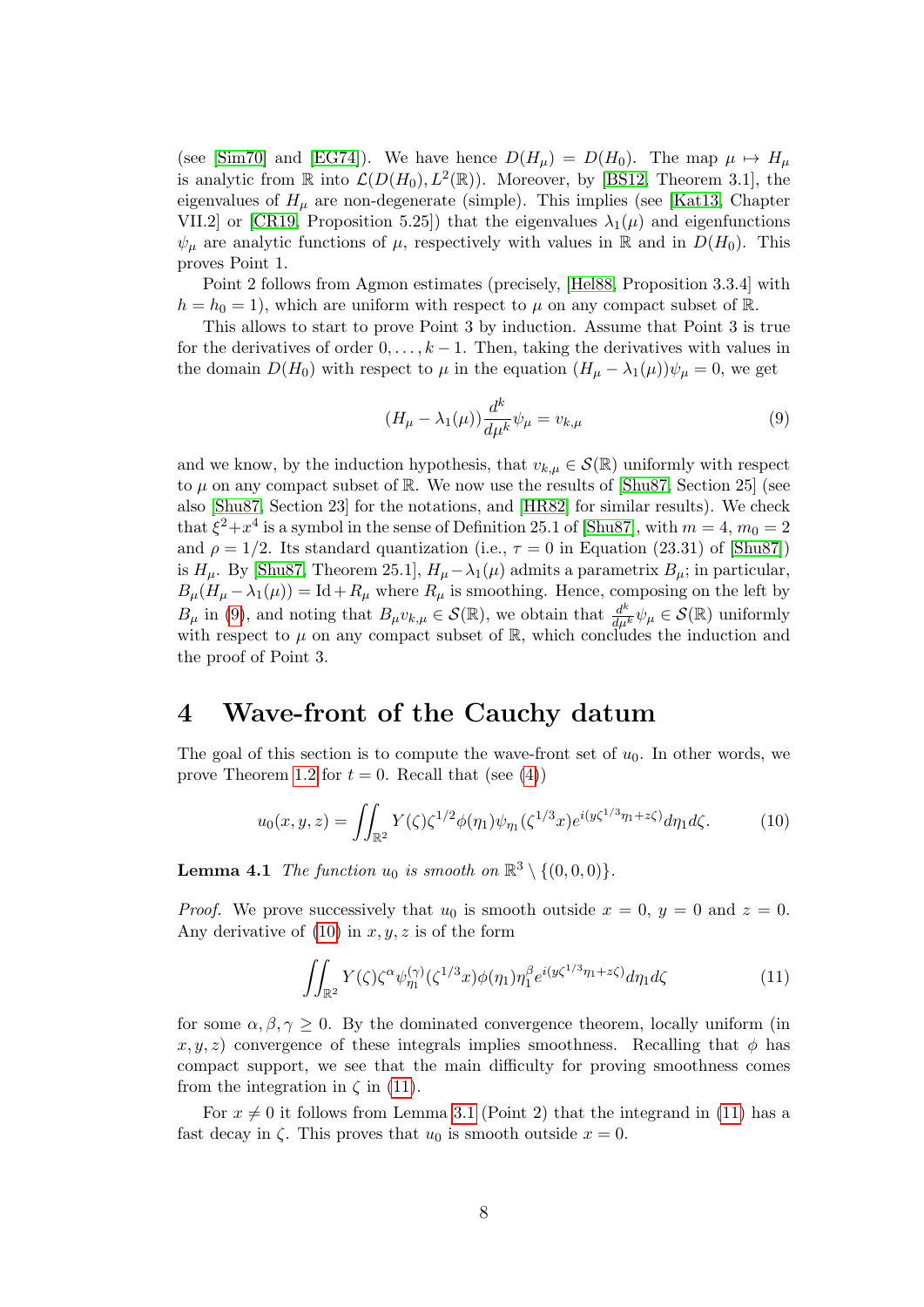If  $y \neq 0$ , we use the fact that the phase  $y\zeta^{1/3}\eta_1 + z\zeta$  is non critical with respect to  $\eta_1$  to get the decay in  $\zeta$ . More precisely, [\(11\)](#page-7-3) is equal to

$$
\iint_{\mathbb{R}^2} Y(\zeta) \zeta^{\alpha} (y \zeta^{1/3})^{-N} D_{\eta_1}^N(\psi_{\eta_1}^{(\gamma)}(\zeta^{1/3} x) \phi(\eta_1) \eta_1^{\beta}) e^{i(y \zeta^{1/3} \eta_1 + z \zeta)} d\eta_1 d\zeta
$$

after integration by parts in  $\eta_1$  (where  $D_{\eta_1} = i^{-1} \partial_{\eta_1}$ ). Taking N sufficiently large and using that  $D_{\eta_1}^N(\psi_{\eta_1}^{(\gamma)}(\zeta^{1/3}x)\phi(\eta_1)\eta_1^{\beta}$  $\binom{1}{1}$  is bounded thanks to Lemma [3.1](#page-6-1) (Point 3), we obtain that this integral converges when  $y \neq 0$ , and that this convergence is locally uniform with respect to  $x, y, z$ . This proves that  $u_0$  is smooth outside  $y = 0$ .

Finally, let us study the case  $z \neq 0$ . We can also assume that  $y \leq 1$  due to the previous point.

Claim. The function

<span id="page-8-0"></span>
$$
\zeta \mapsto Y(\zeta)\zeta^{1/2}\phi(\eta_1)\psi_{\eta_1}^{(\gamma)}(\zeta^{1/3}x)e^{iy\zeta^{1/3}\eta_1}
$$
\n(12)

is a symbol (see Definition [A.1\)](#page-12-0) uniformly on every compact in  $(y, \eta_1)$ .

*Proof.* The functions  $\zeta \mapsto \zeta^{1/2} \phi(\eta_1)$  and  $\zeta \mapsto Y(\zeta) e^{iy\zeta^{1/3}\eta_1}$  are symbols (with  $\rho =$ 1 and  $\rho = 2/3$  respectively, see Definition [A.1\)](#page-12-0) uniformly on every compact in  $(y, \eta_1)$ . Besides,  $\zeta \mapsto \psi_{\eta_1}^{(\gamma)}(\zeta^{1/3}x)$  is also a symbol (of degree 0 with  $\rho = 1$ ): we notice for example that the first derivative with respect to  $\zeta$  writes  $(1/3)\zeta^{-1}(\zeta^{1/3}x)\psi_{\eta_1}^{(\gamma+1)}(\zeta^{1/3}x)$ which is uniformly  $O(1/\zeta)$  thanks to Lemma [3.1](#page-6-1) (Point 2). Finally, since the space of symbols is an algebra for the pointwise product, we get the claim.

Integrating [\(12\)](#page-8-0) in  $\eta_1 \in \mathbb{R}$  and using Lemma [A.2](#page-12-1) (in the variable  $\zeta$ ), we obtain that [\(10\)](#page-7-2) is smooth outside  $z = 0$ , which concludes the proof of Lemma [4.1.](#page-7-4)

The following lemma proves Theorem [1.2](#page-2-3) at time  $t = 0$ .

<span id="page-8-2"></span>**Lemma 4.2** There holds  $WF(u_0) = \{(0, 0, 0; 0, 0, \lambda) \in T^* \mathbb{R}^3, \lambda > 0\}.$ 

*Proof.* The Fourier transform of  $u_0$  is

<span id="page-8-3"></span>
$$
U_0(\xi, \eta, \zeta) = Y(\zeta)\phi(\eta/\zeta^{1/3})\Psi_{\eta/\zeta^{1/3}}(\xi/\zeta^{1/3})\tag{13}
$$

where  $\Psi_{\mu}$  is the Fourier transform of the eigenfunction  $\psi_{\mu}$ . By Lemma [3.1](#page-6-1) (Point 2), for any  $N \in \mathbb{N}$  we get

<span id="page-8-1"></span>
$$
|U_0(\xi, \eta, \zeta)| \le C_N |\phi(\eta/\zeta^{1/3})| (1 + |\xi/\zeta^{1/3}|)^{-N}.
$$
 (14)

We show that  $U_0$  is fastly decaying in any cone  $C := \{ |\xi| + |\eta| \ge c |\zeta| \}$  for c small. We split the cone into  $C = C_1 \cup C_2$  with  $C_1 = C \cap \{|\xi| \le |\eta|\}$  and  $C_2 = C \cap \{|\eta| \le |\xi|\}.$ In  $C_1$ , we have  $|\eta/\zeta^{1/3}| \ge c_1 |\eta^{2/3}|$ . This implies that  $\phi(\eta/\zeta^{1/3})$  vanishes for  $\eta$  large enough. Hence,  $U_0$  has fast decay in  $C_1$ .

In  $C_2$ , we have  $|\xi/\zeta^{1/3}| \ge c_2 |\xi|^{2/3} \ge c_3(1+\xi^2+\eta^2+\zeta^2)^{1/3}$ , hence, plugging into [\(14\)](#page-8-1), we get that  $U_0$  has fast decay in  $C_2$ .

This proves that no point of the form  $(x, y, z; \xi, \eta, \zeta) \in T^* \mathbb{R}^3$  with  $(\xi, \eta) \neq (0, 0)$ can belong to  $WF(u_0)$ . Moreover, due to the factor  $Y(\zeta)$ , necessarily  $WF(u_0) \subset$  $\{\zeta > 0\}$ . Combining with Lemma [4.1,](#page-7-4) we get the inclusion  $\zeta$  in Lemma [4.2.](#page-8-2)

Let us finally prove that  $(0, 0, 0; 0, 0, \lambda) \in WF(u_0)$  for  $\lambda > 0$ . We pick  $a, b \in \mathbb{R}$ such that  $\phi(a) \neq 0$  and  $\Psi_a(b) \neq 0$ . Then, we note that  $U_0(\zeta^{1/3}a, \zeta^{1/3}b, \zeta)$  is independent of  $\zeta$  and  $\neq 0$ , thus it is not fastly decaying as  $\zeta \to +\infty$ . Since  $(\zeta^{1/3}a, \zeta^{1/3}b, \zeta)$ converges to the direction  $(0, 0, +\infty)$  as  $\zeta \to +\infty$ , we get that there exists at least one point of the form  $(x, y, z; 0, 0, \lambda) \in T^* \mathbb{R}^3$  which belongs to  $WF(u_0)$ . By Lemma [4.1,](#page-7-4) we necessarily have  $x = y = z = 0$ , which concludes the proof.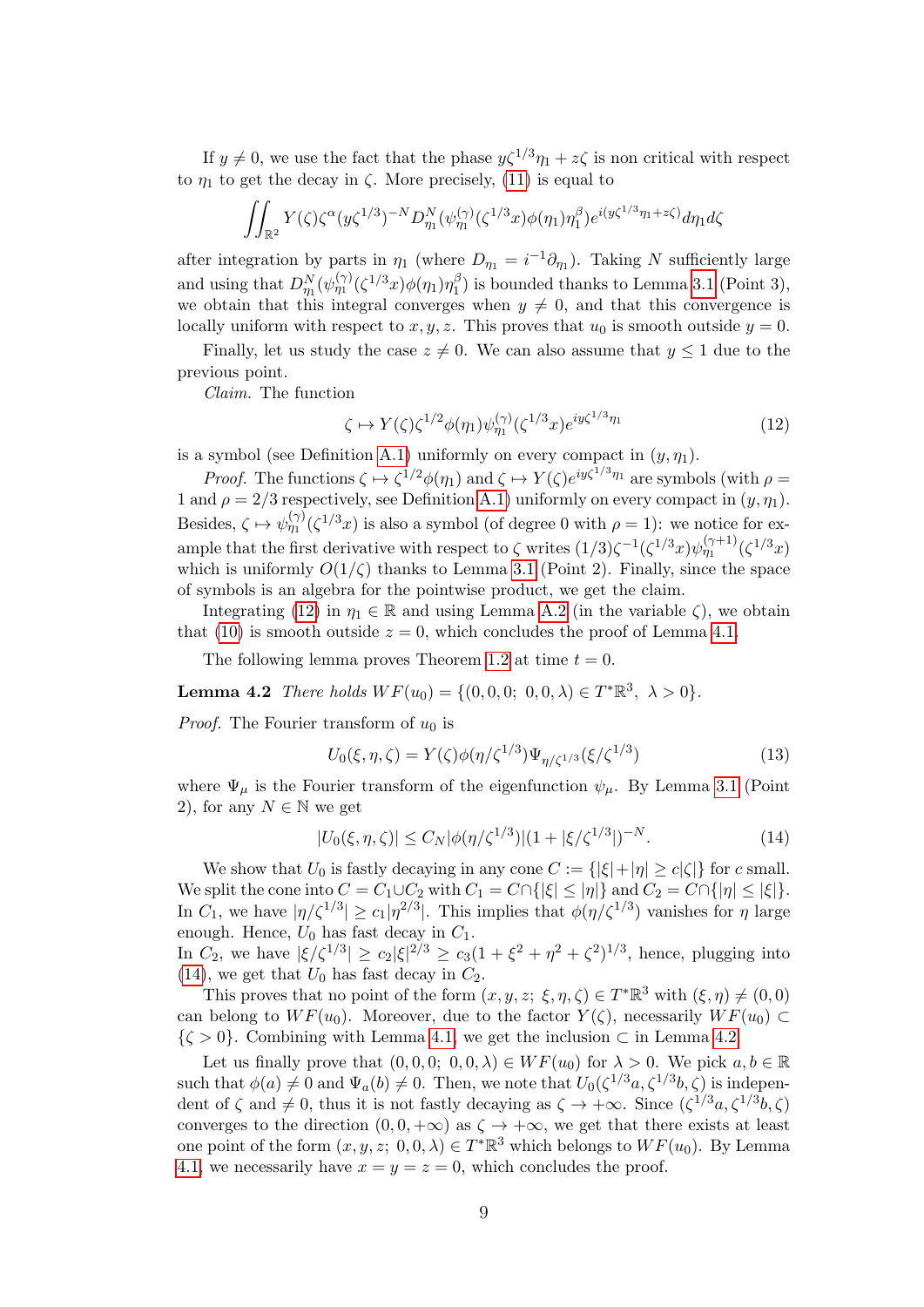## <span id="page-9-0"></span>5 Wave front of the propagated solution

In this Section, we complete the proof of Theorem [1.2.](#page-2-3) We set

$$
\mathcal{G}_t = \{ (0, y, 0; 0, 0, \lambda), \lambda > 0, y \in tF'(\text{Support}(\phi)) \}.
$$

In Section [5.1,](#page-9-1) we prove the inclusion  $WF(U(t)u_0) \subset \mathcal{G}_t$ , and then in Section [5.2](#page-10-1) the converse inclusion  $\mathcal{G}_t \subset WF(U(t)u_0)$ . This completes the proof of Theorem [1.2.](#page-2-3)

### <span id="page-9-1"></span>**5.1** The inclusion  $WF(U(t)u_0) \subset G_t$

For this inclusion, we follow the same arguments as in Section [4:](#page-7-0) we adapt Lemma [4.1](#page-7-4) to find out the singular support of  $U(t)u_0$ , and then we adapt Lemma [4.2](#page-8-2) to determine the full wave-front set.

**Lemma 5.1** For any  $t \in \mathbb{R}$ ,  $U(t)u_0$  is smooth outside  $\{(0, y, 0) \in \mathbb{R}^3$ ,  $y \in tF'(I)\}$ .

*Proof.* As in Lemma [4.1,](#page-7-4) we prove successively that  $U(t)u_0$  is smooth outside  $x = 0$ ,  $y \notin tF'(I)$  and  $z = 0$ . Any derivative of  $U(t)u_0$  is of the form

<span id="page-9-2"></span>
$$
\iint_{\mathbb{R}^2} Y(\zeta) \zeta^{\alpha} \psi_{\eta_1}^{(\gamma)}(\zeta^{1/3} x) \phi(\eta_1) \eta_1^{\beta} e^{-i\zeta^{1/3} (tF(\eta_1) - y\eta_1)} e^{iz\zeta} d\eta_1 d\zeta \tag{15}
$$

for some  $\alpha, \beta, \gamma \geq 0$ .

For  $x \neq 0$ , it follows from Lemma [3.1](#page-6-1) (Point 2) that the integrand in [\(15\)](#page-9-2) has a fast decay in  $\zeta$  (locally uniformly in x, y, z). This proves that  $U(t)u_0$  is smooth outside  $x = 0$ .

If  $y \notin tF'(I)$ , we use the fact that the phase  $\zeta^{1/3}(tF(\eta_1) - y\eta_1) - z\zeta$  is non critical with respect to  $\eta_1$  to get decay in  $\zeta$ . We set  $R_{\eta_1}H = D_{\eta_1}(Q^{-1}H)$  where  $Q = D_{\eta_1}(-i(\zeta^{1/3}(tF(\eta_1) - y\eta_1) - z\zeta)) = -\zeta^{1/3}(tF'(\eta_1) - y)$ . Note that  $Q \neq 0$  since  $y \notin tF'(I)$ . Doing N integration by parts, the above expression becomes

<span id="page-9-3"></span>
$$
\iint_{\mathbb{R}^2} Y(\zeta) \zeta^{\alpha} R_{\eta_1}^N(\psi_{\eta_1}^{(\gamma)}(\zeta^{1/3}x)\phi(\eta_1)\eta_1^{\beta})e^{-i\zeta^{1/3}(tF(\eta_1)-y\eta_1)}e^{iz\zeta}d\eta_1 d\zeta.
$$
 (16)

We set  $H(x, \eta_1, \zeta) = \psi_{\eta_1}^{(\gamma)}(\zeta^{1/3}x)\phi(\eta_1)\eta_1^{\beta}$  $\frac{\rho}{1}$ .

*Claim.* For any N, there exists  $C_N$  such that  $|R_{\eta_1}^N H(x, \eta_1, \zeta)| \leq C_N |\zeta|^{-N/3}$  for any  $\zeta \in \mathbb{R}$ , any  $\eta_1 \in I = \text{Support}(\phi)$  and any  $x \in \mathbb{R}$ .

Taking  $N$  sufficiently large, the claim implies that  $(16)$ , and thus  $(15)$ , converge (locally uniformly), which proves the smoothness when  $y \notin tF'(I)$  thanks to the dominated convergence theorem.

*Proof of the claim.* We prove it first for  $N = 1$ . We have

<span id="page-9-4"></span>
$$
R_{\eta_1} H = \frac{D_{\eta_1} H}{Q} - H \frac{D_{\eta_1} Q}{Q^2}.
$$
\n(17)

Since H is bounded (thanks to Point 2 of Lemma [3.1\)](#page-6-1) and  $|Q| \ge c |\zeta|^{1/3}$  with  $c > 0$ and  $|D_{\eta_1}Q| \leq C|\zeta|^{1/3}$  on the support of  $\phi$ , we have  $|H\frac{D_{\eta_1}Q}{Q^2}|\leq c|\zeta|^{-1/3}$ . For the first term in the right-hand side of [\(17\)](#page-9-4), we only need to prove that  $D_{\eta_1}H$  is bounded. When  $D_{\eta_1}$  falls on  $\phi(\eta_1)$  or  $\eta_1^{\beta}$  $\int_{1}^{\beta}$ , it is immediate. When  $D_{\eta_1}$  falls on  $\psi_{\eta_1}^{(\gamma)}(\zeta^{1/3}x)$ , we use Lemma [3.1](#page-6-1) (Point 3) and also get the result. This ends the proof of the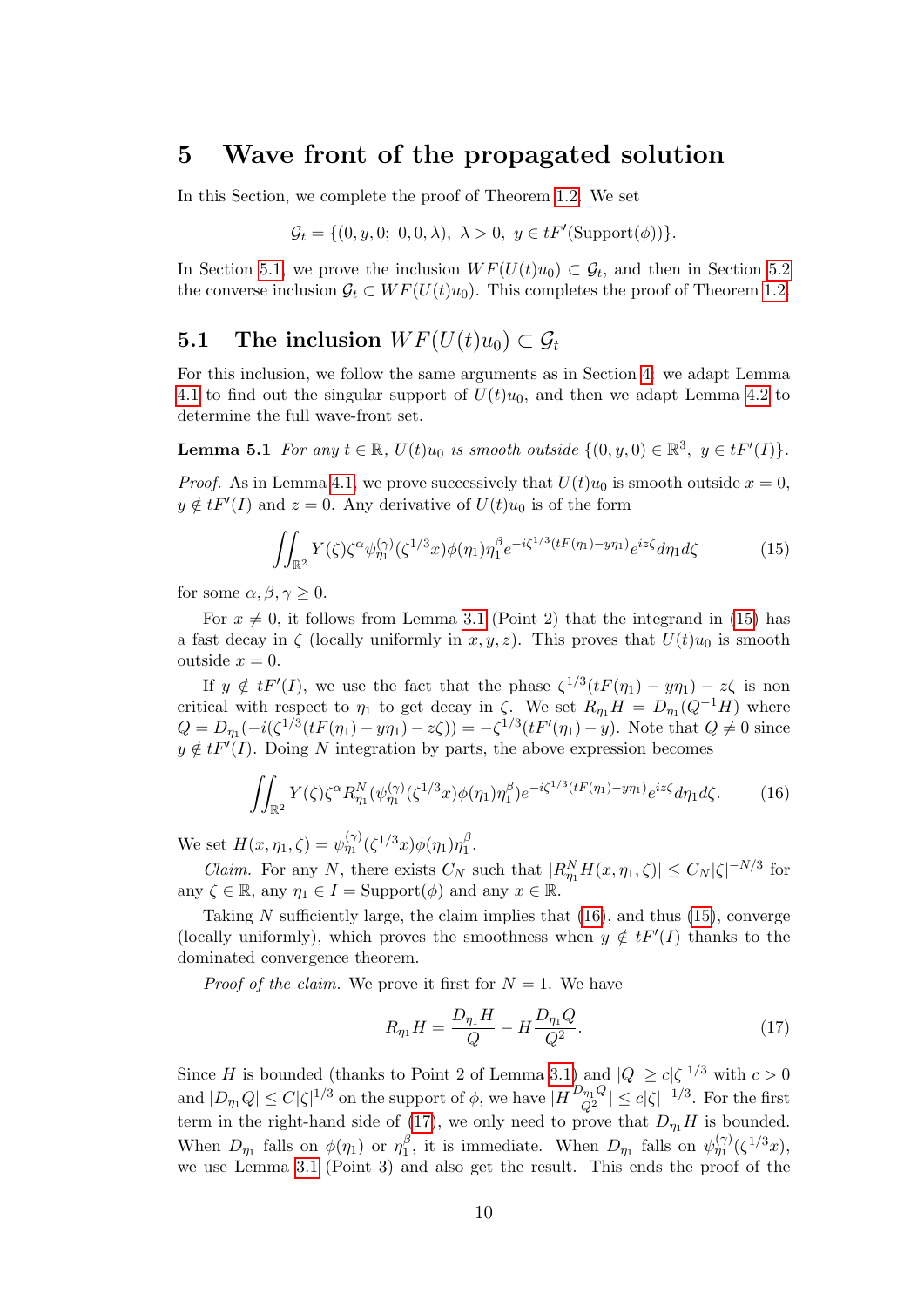case  $N = 1$ . Now, we notice that our argument works not only for H, but for any function of the form  $\psi_{\eta_1}^{(\gamma')}(\zeta^{1/3}x)\phi^{(\delta)}(\eta_1)\eta_1^{\beta'}$  where  $\phi^{(\delta)}$  is any derivative of  $\phi$  and  $\beta', \gamma' \geq 0$ . Hence, applying the previous argument recursively, we obtain the claim for any  $N$ .

Finally, the case  $z \neq 0$  is checked in the same way as in the case  $t = 0$ , just shifting the phase by  $it\zeta^{1/3}F(\eta_1)$  in [\(12\)](#page-8-0).

Let us finish the proof of the inclusion  $WF(U(t)u_0) \subset \mathcal{G}_t$ . The Fourier transform of  $U(t)u_0$  is

$$
\mathcal{F}(U(t)u_0)(\xi,\eta,\zeta) = Y(\zeta)\phi(\eta/\zeta^{1/3})\Psi_{\eta/\zeta^{1/3}}(\xi/\zeta^{1/3})e^{-it\sqrt{\alpha_1}(\eta,\zeta)}.\tag{18}
$$

The change of phase with respect [\(13\)](#page-8-3) has no influence on the properties of decay at infinity. Hence, the proof of Lemma [4.2](#page-8-2) allows to conclude that  $WF(U(t)u_0) \subset \mathcal{G}_t$ for any  $t \in \mathbb{R}$ .

#### <span id="page-10-1"></span>**5.2** The inclusion  $\mathcal{G}_t \subset WF(U(t)u_0)$

We fix  $t \in \mathbb{R}$  and we prove the non smoothness at  $(0, tF'(c), 0)$  for any  $c \in I$ . We can assume that c is in the interior of I and that  $\phi(c) \neq 0$ . This implies thanks to [\(3\)](#page-2-5) that  $F''(c) \neq 0$ . We want to show non-smoothness with respect to z at  $x = 0$ ,  $y = tF'(c)$  and  $z = 0$ . We set  $v(z) := (U(t)u_0)(0, tF'(c), z)$ . We will show that the Fourier transform of  $v$  is not fastly decaying.

Starting from  $(4)$ , we get the explicit formula for the Fourier transform of  $v$ ,

$$
\mathcal{F}v(\zeta) = Y(\zeta)\zeta^{1/2}K(\zeta)
$$

where

$$
K(\zeta) = \int_{\mathbb{R}} \phi(\eta_1) \psi_{\eta_1}(0) e^{-i\zeta^{1/3}t(F(\eta_1) - F'(c)\eta_1)} d\eta_1.
$$

The only critical point of the phase  $\eta_1 \mapsto -i\zeta^{1/3} t(F(\eta_1) - F'(c)\eta_1)$  located in I is c thanks to [\(3\)](#page-2-5). Applying the stationary phase theorem with respect to  $\eta_1$ , we obtain

$$
K(\zeta) = e^{-i\zeta^{1/3}t(F(c) - F'(c)c)} \sum_{j \ge 1} a_j (\zeta^{1/3}|t|)^{-j/2}
$$

where

$$
a_1 = \phi(c)\psi_c(0) \left(\frac{2\pi}{|F''(c)|}\right)^{1/2} \exp(-i\frac{\pi}{4}\text{sgn}(F''(c))) \neq 0.
$$

Since  $\phi(c) > 0$  and  $\psi_c(0) > 0$ , we have  $K(\zeta) \sim c_0(\zeta^{1/3}|t|)^{-1/2}$  where  $c_0 \neq 0$ , and  $\mathcal{F}v(\zeta)$  is not fastly decaying as  $\zeta \to +\infty$ . Applying Lemma [A.2](#page-12-1) to  $a = \mathcal{F}v$  which is a symbol in  $\zeta$ , this implies that v is not smooth at  $z = 0$ , thus  $U(t)u_0$  is not smooth at  $(0, tF'(c), 0)$ .

# <span id="page-10-0"></span>6 The function  $F_k(\mu) = \sqrt{\lambda_k(\mu)}$

In this Section, we illustrate Theorem [1.2](#page-2-3) with some plots and asymptotics of the functions  $F_k$  defined by  $\mu \to \sqrt{\lambda_k(\mu)}$ . As shown by Theorem [1.2](#page-2-3) (and Point [4](#page-4-3) in Section [2.1\)](#page-4-1), the speeds of the propagation of singularities along the singular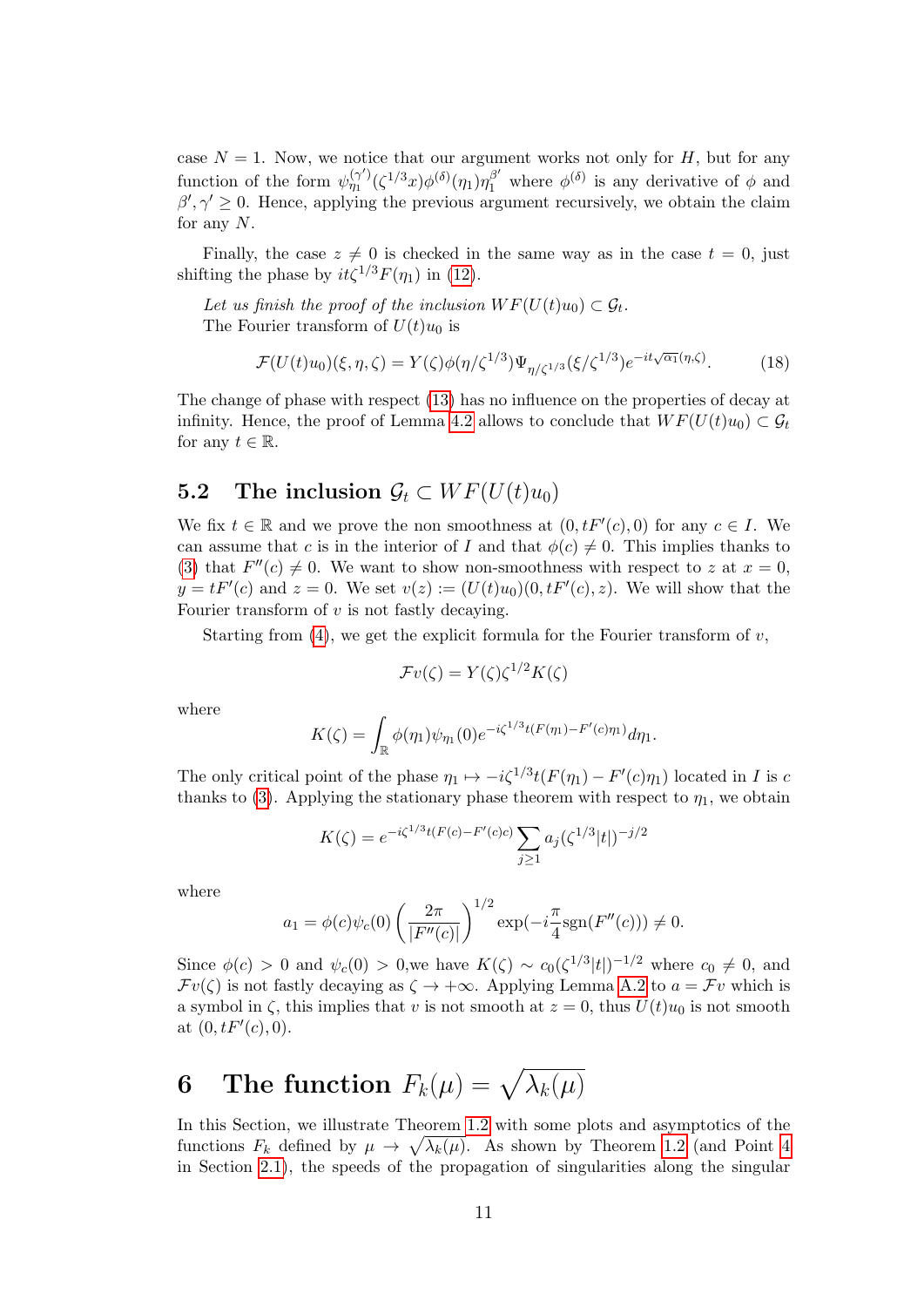curve are determined by the derivative  $F'_k(\mu)$ . Below, we plot  $F = F_1$  and  $F'$  for  $\mu \in (-10, 10)^7$  $\mu \in (-10, 10)^7$ .



Recall that the  $F_k$ 's are analytic (see Point 1 of Lemma [3.1\)](#page-6-1). We state a more precise version of Proposition [1.3:](#page-3-2)

**Proposition 6.1** For any  $k \in \mathbb{N} \setminus \{0\}$ , there holds  $F'_k(\mu) \to 1^-$  as  $\mu \to +\infty$ ,  $F'_k(\mu) \to 0^-$  as  $\mu \to -\infty$ , and  $F'_k$  is minimal for some value  $\mu_k^* < 0$ . There exists  $a_k \in (-1,0)$  such that the range of  $F'_k$  is  $[a_k,1)$ .

Proposition [6.1](#page-11-0) will be a consequence of the following result:

**Proposition 6.2** Denote by  $\lambda_k(\mu)$  the k-th eigenvalue of  $H_\mu = -d_x^2 + (\mu + x^2)^2$ . Then, for  $k \in \mathbb{N} \setminus \{0\}$ , as  $\mu \to +\infty$ ,

<span id="page-11-3"></span><span id="page-11-2"></span><span id="page-11-0"></span>
$$
\lambda_k(\mu) = \mu^2 + \sqrt{2}(2k - 1)\sqrt{\mu} + \sum_{\ell=2}^{\infty} b_{\ell,k} \mu^{2 - 3\ell/2}
$$
 (19)

and

<span id="page-11-5"></span><span id="page-11-4"></span>
$$
\frac{d}{d\mu}\sqrt{\lambda_k(\mu)} = 1 - \frac{2k - 1}{2\sqrt{2}}\mu^{-3/2} + O(\mu^{-3})
$$
\n(20)

These derivatives are  $> 0$  and converge to 1.

As  $\mu \to -\infty$ , for  $k \in \mathbb{N} \setminus \{0\}$ ,

$$
\lambda_{2k-1}(\mu) = 2(2k-1)\sqrt{-\mu} + \sum_{\ell=2}^{\infty} c_{\ell,k}(-\mu)^{2-3\ell/2}
$$
 (21)

<span id="page-11-7"></span><span id="page-11-6"></span>
$$
\lambda_{2k}(\mu) = \lambda_{2k-1} + o\left(\mu^{-\infty}\right) \tag{22}
$$

and

$$
\frac{d}{d\mu}\sqrt{\lambda_{2k-1}(\mu)} = -\frac{\sqrt{2(2k-1)}}{4}(-\mu)^{-3/4} + O(\mu^{-3/2})
$$
\n(23)

and the same for  $\frac{d}{d\mu}\sqrt{\lambda_{2k}(\mu)}$ . These derivative are  $< 0$  and converge to 0.

<span id="page-11-1"></span><sup>7</sup>We thank Julien Guillod for his help in making the first numerical experiments.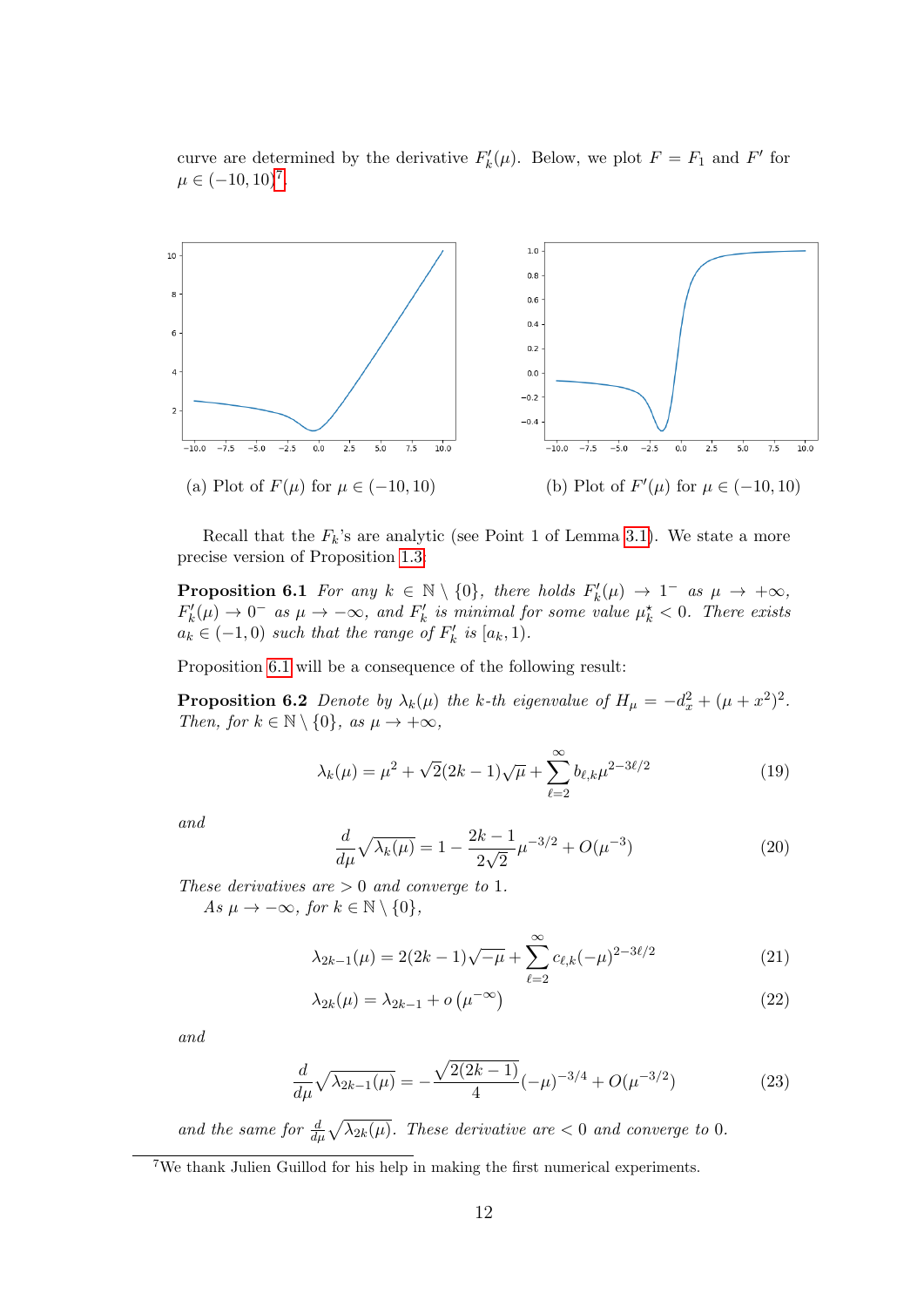Proof of Proposition [6.2.](#page-11-2) For  $\mu > 0$ , we consider the operator  $T_{\mu} : \psi \mapsto$  $\psi(\cdot/\mu^{1/4})$ . Then  $H_{\mu} = T_{\mu}^{-1} G_{\mu} T_{\mu}$  where  $G_{\mu} = \mu^2 + \mu^{1/2}(-d_x^2 + 2x^2 + x^4/\mu^{3/2})$ . The eigenvalues of  $-d_x^2 + 2x^2 + hx^4$  for  $h \to 0$  can be computed with the usual per-turbation theory (see [\[RS78,](#page-14-11) Chapter XII.3]), and this yields [\(19\)](#page-11-3) with  $h = \mu^{-3/2}$ . Moreover the formal expansion can be differentiated with respect to  $\mu$ , hence we get [\(20\)](#page-11-4).

For  $\mu = -\mu_0 < 0$ , we see that the transformation  $x \mapsto \mu_0^{1/4}$  $^{1/4}_{0}(x \mp \mu_0^{1/2})$  $\binom{1}{0}$  conjugates  $H_{\mu}$  to the operator  $\mu_0^{1/2}$  $\frac{1}{2}(-d_x^2+4x^2\pm 4\mu_0^{-3/4})$  $6^{3/4}x^3 + \mu_0^{-3/2}$  $\binom{-3}{2}x^4$ . Using again perturbation theory and the separation into pairs of eigenvalues in double wells (see [\[HS84\]](#page-13-11)), we get  $(21)$  and  $(22)$ , and  $(23)$  follows.

*Proof of Proposition [6.1.](#page-11-0)* The convergences at  $\pm\infty$  are proved by Proposition [6.2.](#page-11-2) This behaviour at  $\pm \infty$  implies the existence of  $\mu_k^*$  such that  $F'_k(\mu_k^*) = a_k$  is minimal. We denote by  $\psi^k_\mu$  the normalized eigenfunction corresponding to  $\lambda_k(\mu)$ . Taking the first derivative (with value in the domain  $D(H_0)$ ) with respect to  $\mu$  of the eigenfunction equation  $(H_\mu - \lambda_k(\mu))\psi_\mu^k = 0$ , and then integrating against  $\psi_\mu^k$ , we obtain  $\lambda'_k(\mu) = \int_{\mathbb{R}} (\mu + x^2) \psi^k_\mu(x)^2 dx$ . Thus,

$$
F'_{k}(\mu) = \frac{1}{\sqrt{\lambda_k(\mu)}} \int_{\mathbb{R}} (\mu + x^2) \psi_{\mu}^{k}(x)^2 dx
$$

which is positive for  $\mu \geq 0$ , hence  $\mu_k^* < 0$ .

It remains to show that  $|F'_{k}(\mu)| < 1$  for every  $\mu$ : by the Cauchy-Schwarz inequality, we get

$$
F'_{k}(\mu)^{2} \leq \frac{1}{\lambda_{k}(\mu)} \int_{\mathbb{R}} (\mu + x^{2})^{2} \psi_{\mu}^{k}(x)^{2} dx \int_{\mathbb{R}} \psi_{\mu}^{k}(x)^{2} dx
$$

and, from the quadratic form associated to  $H_{\mu}$ ,

$$
\int_{\mathbb{R}} (\mu + x^2)^2 \psi_{\mu}^k(x)^2 dx < \lambda_k(\mu),
$$

which concludes the proof.

## Appendix

### A Fourier transform of symbols

<span id="page-12-0"></span>**Definition A.1** A smooth function  $a : \mathbb{R}^d \to \mathbb{C}$  is called a symbol of degree  $\leq m$  if there exists  $0 < \rho < 1$  so that the partial derivatives of a satisfy

<span id="page-12-1"></span>
$$
\forall \alpha \in \mathbb{N}^d, \qquad |D^{\alpha}a(\xi)| \le C_{\alpha}(1+|\xi|)^{m-\rho|\alpha|}.
$$

The space of symbols is an algebra for the pointwise product. If  $a$  is a real valued symbol of degree  $m < 1$  and  $\rho > m$ ,  $e^{ia}$  is a symbol of degree 0 (with a different  $\rho$ ).

We will need the

**Lemma A.2** If a is a symbol, the Fourier transform  $Fa$  of a is smooth outside  $x = 0$  and all derivatives of  $Fa$  decay fastly at infinity. If moreover a does not belong to the Schwartz space  $\mathcal{S}(\mathbb{R}^d)$ , then  $\mathcal{F}a$  is non smooth at  $x=0$ .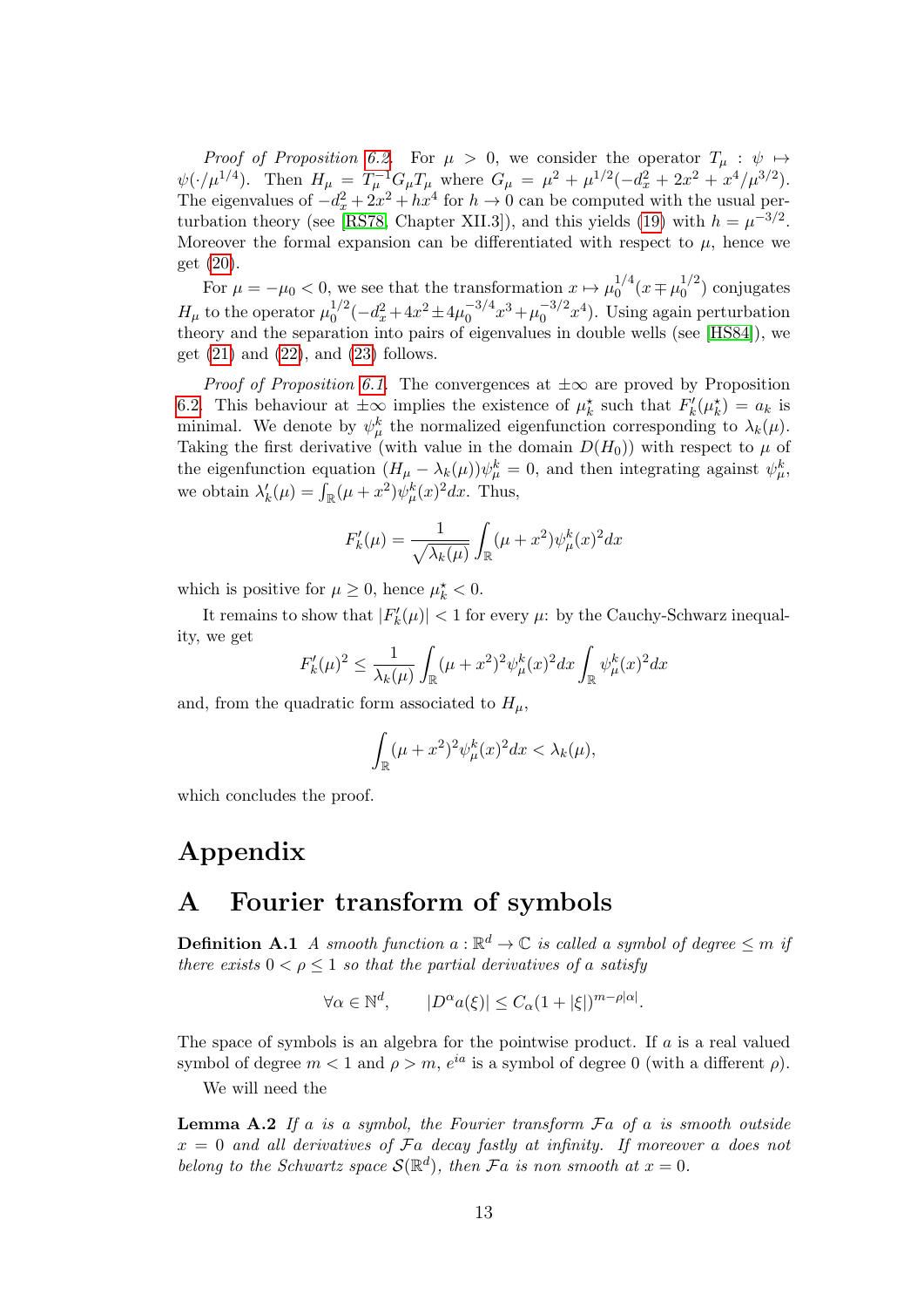*Proof.* For  $x \neq 0$  and for any  $\alpha, \beta \in \mathbb{N}^d$ , we have

<span id="page-13-12"></span>
$$
(\mathcal{F}a)^{(\beta)}(x) = C_{\beta} \int_{\mathbb{R}^d} \xi^{\beta} a(\xi) e^{-ix\xi} d\xi = \frac{c_{\beta}^{\alpha}}{x^{\alpha}} \int_{\mathbb{R}^d} D_{\xi}^{\alpha} (\xi^{\beta} a(\xi)) e^{-ix\xi} d\xi.
$$
 (24)

The multi-index  $\beta \in \mathbb{N}^d$  being fixed, this last integral converges for  $|\alpha|$  sufficiently large since a is a symbol. By the dominated convergence theorem, this implies that  $\mathcal{F}a$  is smooth outside  $x = 0$ . Moreover, [\(24\)](#page-13-12) also implies that all derivatives of  $\mathcal{F}a$ decay fastly at infinity.

Finally, if  $Fa$  were smooth at 0, then  $Fa$  would be in the Schwartz space as well as a.

# References

- <span id="page-13-3"></span>[ABB19] Andrei Agrachev, Davide Barilari and Ugo Boscain. A comprehensive introduction to sub-Riemannian geometry. Cambridge University Press, 2019.
- <span id="page-13-7"></span>[BS12] Feliks A. Berezin and Mikhail Shubin. The Schrödinger Equation. Springer Science & Business Media, 2012.
- <span id="page-13-4"></span>[CHT-21?] Yves Colin de Verdière, Luc Hillairet and Emmanuel Trélat. Spectral asymptotics for sub-Riemannian Laplacians. In preparation (2021?).
- <span id="page-13-8"></span>[CR19] Christophe Cheverry and Nicolas Raymond. Handbook of Spectral Theory. Available at [https://www.archives-ouvertes.fr/](https://www.archives-ouvertes.fr/cel-01587623/document) [cel-01587623/document](https://www.archives-ouvertes.fr/cel-01587623/document), 2019.
- <span id="page-13-0"></span>[DH72] Johannes J. Duistermaat and Lars Hörmander. Fourier integral operators, II. Acta mathematica, vol. 128, no 1, p. 183-269, 1972.
- <span id="page-13-6"></span>[EG74] William Everitt and Magnus Giertz. Inequalities and separation for certain ordinary differential operators. Proceedings of the London Mathematical Society, vol. 3, no 2, p. 352-372, 1974.
- <span id="page-13-9"></span>[Hel88] Bernard Helffer. Semi-classical analysis for the Schrödinger operator and applications. Lecture Notes in Mathematics, Springer, 1988.
- <span id="page-13-5"></span>[HP10] Bernard Helffer and Mikael Persson. Spectral properties of higher order anharmonic oscillators. Journal of Mathematical Sciences, vol. 165, no 1, p. 110-126, 2010.
- <span id="page-13-10"></span>[HR82] Bernard Helffer and Didier Robert. *Propriétés asymptotiques du spectre*  $d'opérateurs pseudodifférentiels sur  $\mathbb{R}^n$ . Communications in Partial$ Differential Equations, vol. 7, no 7, p. 795-882, 1982.
- <span id="page-13-11"></span>[HS84] Bernard Helffer and Johannes Sjöstrand. *Multiple wells in the semi*classical limit I. Communications in Partial Differential Equations, vol. 9, no 4, p. 337-408, 1984.
- <span id="page-13-1"></span> $[Hor71b]$  Lars Hörmander. On the existence and the regularity of solutions of linear pseudodifferential equations. L'enseignement Mathématique, XVII, p. 99-163, 1971.
- <span id="page-13-2"></span>[Hor07] Lars Hörmander. The analysis of linear partial differential operators I: Distribution theory and Fourier analysis. Springer Science & Business Media, 2007.